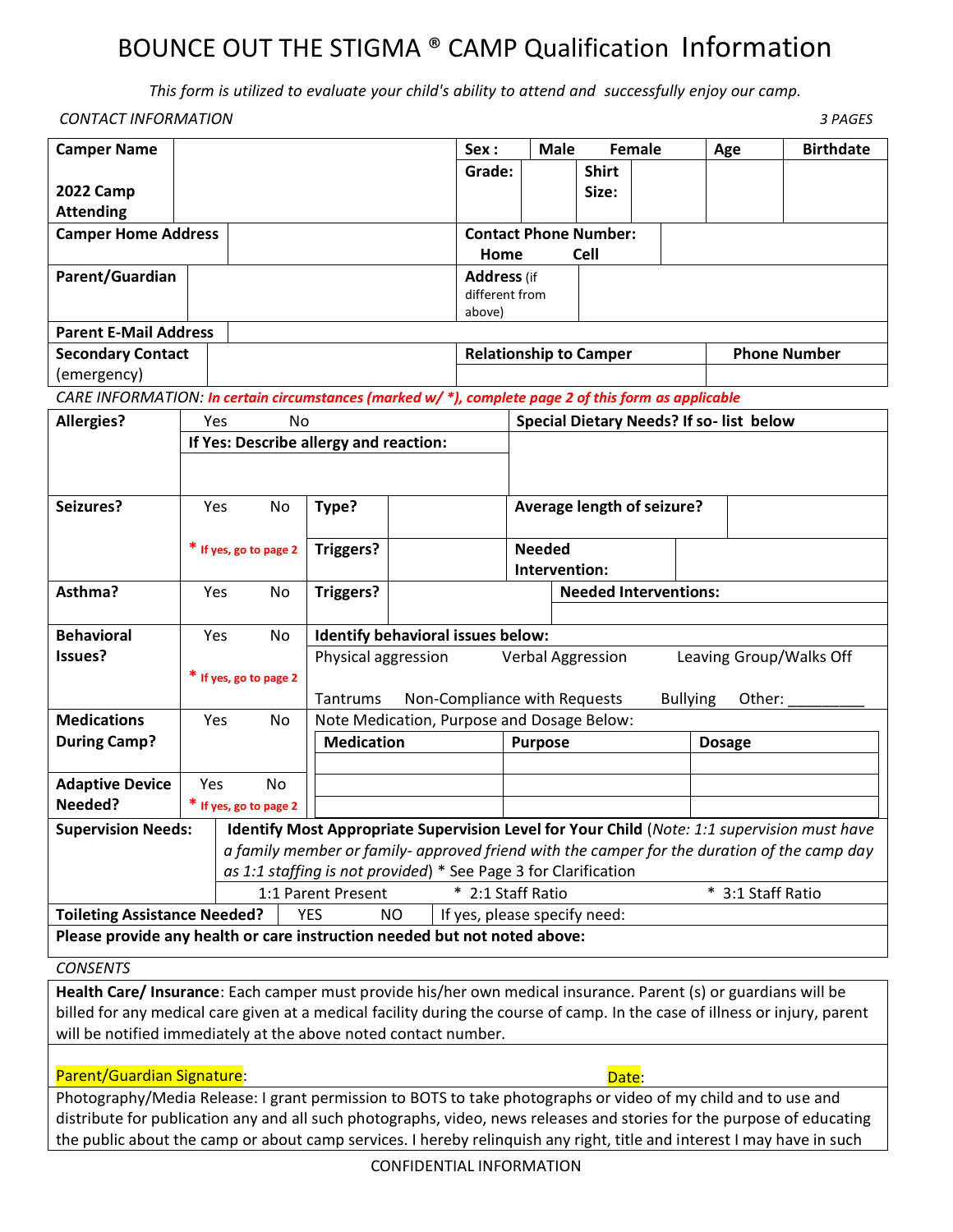## BOUNCE OUT THE STIGMA ® CAMP Qualification Information *3 PAGES*

media materials and BOTS the right to use these products. Parent/Guardian Signature: Date:

PAGE 2

### **SEIZURE CARE**:

| <b>Question</b>                                                                                                  | <b>Parent/Guardian Response</b> |
|------------------------------------------------------------------------------------------------------------------|---------------------------------|
| 1. How often does your child have seizures?                                                                      |                                 |
| 2. How does your child rebound following seizure?                                                                |                                 |
| 3. What constitutes a seizure emergency for your<br>child?                                                       |                                 |
| 4. Has your child been hospitalized for continuous                                                               |                                 |
| (status) seizures? If so, please list most recent event.                                                         |                                 |
| 5. Does your child have a vagus nerve stimulator for<br>seizure activity? If so, are there special instructions? |                                 |

#### **BEHAVIORAL ISSUES**:

**BOTS STATEMENT**: *Bounce Out The Stigma Camp promotes a non-violent and fun environment where we want everyone (including volunteer staff) to feel safe. Physical aggression cannot be accommodated at BOTS camp.* 

| Question                                                  | <b>Parent/Guardian Response</b> |
|-----------------------------------------------------------|---------------------------------|
| 1. If your child has shown physical aggression toward     |                                 |
| other children in an "open environment" such as school    |                                 |
| or another camp or recreational activity, please describe |                                 |
| the situation and the type of aggression exhibited.       |                                 |
| 2. If your child has aggression issues, what is the best  |                                 |
| calming technique in dealing with them?                   |                                 |
| 3. Describe the behavioral issues that BOTS staff can     |                                 |
| expect to deal with during the camp week.                 |                                 |

### **ADAPTIVE EQUIPMENT:**

Please list below any adaptive device your child needs during camp (examples including but not limited to: glasses, hearing aids, walker, wheelchair)

| <b>Adaptive Device Needed</b> | <b>Use/ Special Instructions</b> |  |  |  |
|-------------------------------|----------------------------------|--|--|--|
|                               |                                  |  |  |  |
|                               |                                  |  |  |  |
|                               |                                  |  |  |  |

#### **\*IMPORTANT NOTICE:**

**In an effort to ensure your child's experience and your expectations are met, ALL First time Campers who have not attended a prior Camp or Clinic must have a parent or guardian present for the first FULL day of camp.** Please Initial That You Will Be Attending \_\_\_\_\_\_